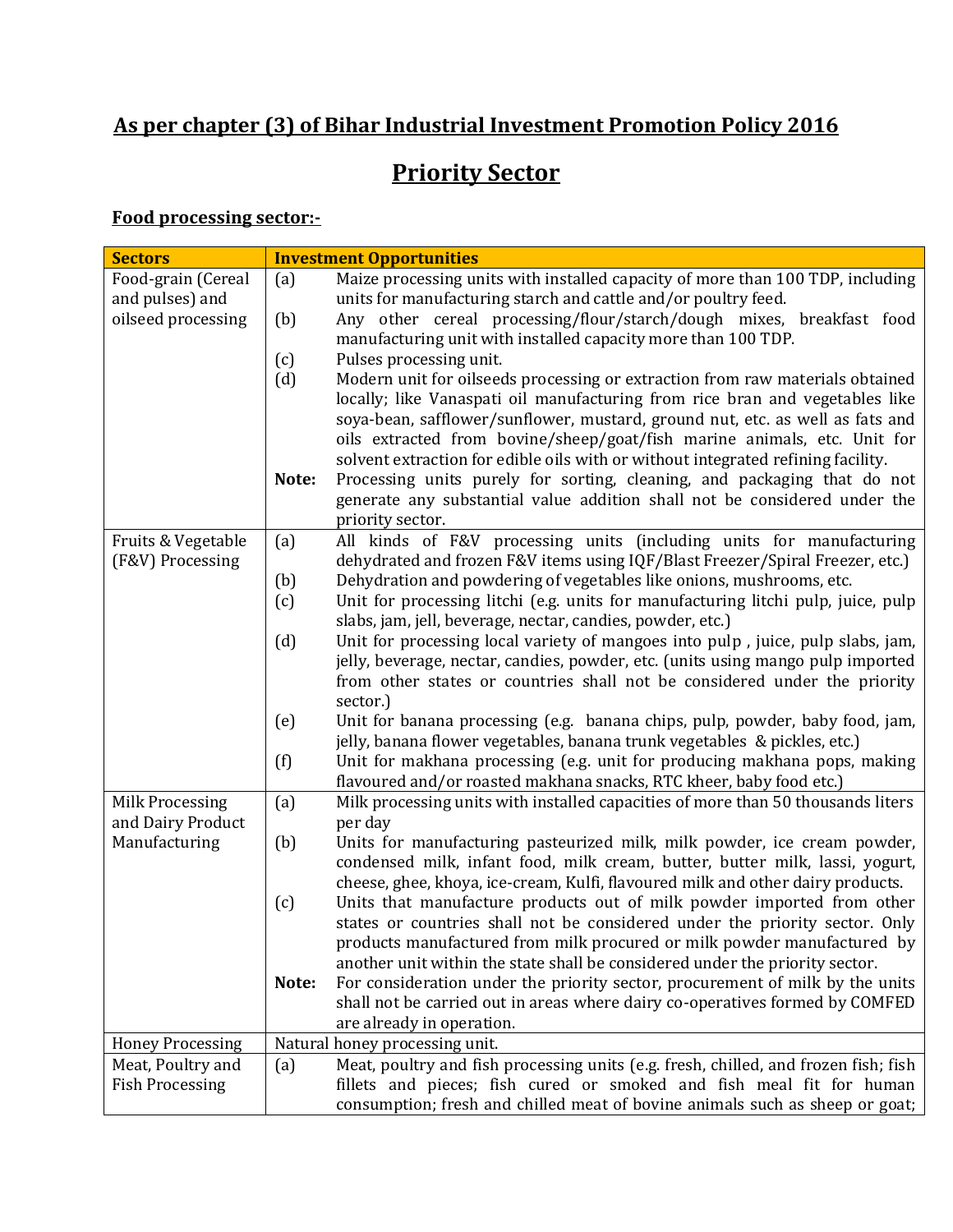|                  |     | meat & edible offal of poultry meat; dried eggs; etc.)                          |
|------------------|-----|---------------------------------------------------------------------------------|
|                  | (b) | Modern slaughter house & abattoir.                                              |
| Spice and herbs  | (a) | Modern processing units for spices (for e.g. extracts essence & concentrates of |
| Processing       |     | spices, powder and paste manufacturing etc.)                                    |
|                  | (b) | Unit for extraction of food flavors, colours, oleoresins, etc.                  |
|                  | (c) | Health and wellness food supplements made from herbs                            |
| Tea Processing   |     | Modern tea processing units                                                     |
| Other edible     | (a) | Modern units for manufacturing of biscuits/cookies, etc.                        |
| preparation      | (b) | Modern bakery unit (e.g. bread, pastries and cakes manufacturing)               |
|                  | (c) | Modern unit for manufacturing ice-cream                                         |
|                  | (d) | Modern unit for manufacturing chocolate & non-chocolate based confectionery     |
|                  |     | items                                                                           |
|                  | (e) | Unit for manufacturing of frozen or non-frozen and packaged ready to eat        |
|                  |     | (RTE) meals and snacks, ready to cook (RTC) food, powdered energy               |
|                  |     | concentrate, instant drink concentrate etc.                                     |
| Sugarcane        | (a) | Manufacture of sugar                                                            |
| processing       | (b) | Manufacture of ethanol                                                          |
| General/Business | (a) | Food machinery manufacturing                                                    |
| Development      |     |                                                                                 |
| Services         |     |                                                                                 |

## **Small Machine Manufacturing Sector:-**

| <b>Sectors</b>          | <b>Investment Opportunities</b>                                                      |
|-------------------------|--------------------------------------------------------------------------------------|
| Land/Seed<br>bed        | Tractors, power tillers, levelers, ploughs, harrow, rotavator, cultivator, ridger,   |
| preparation             | dozers, scrapers.                                                                    |
| Seeding/planting/sowing | Drill, Seeders, planters, dibblers, trans-planters, seed cum fertilizer drills, zero |
|                         | tillage machines.                                                                    |
| Spraying and dusting    | Weeders, conoweeders, tillers, sprayers, dusters, mist blowers                       |
| Equipment               |                                                                                      |
| Harvesting              | Harvesters/combine harvesters, threshers, potato diggers, reapers, sheller,          |
|                         | sickles/straw reapers,                                                               |
| Post-harvest Equipment  | Seed extractors, de-huskers, hullers/de-hullers, cleaners, graders, dryers,          |
|                         | winnowers, trailors, grain bins.                                                     |
| Irrigation              | Diesel pumps, electric pump-sets, solar pump sets, sprinklers, drip irrigation       |
|                         | equipment, HDPE irrigation pipes, etc.                                               |
| Small machines and      | Ancillary units for automobiles and automobiles components, diesel and electric      |
| components              | locomotives related ancillary units, cycle manufacturing.                            |

## **IT, ITeS, electrical and electronic hardware manufacturing sector**

| <b>Sectors</b> | <b>Investment Opportunities</b>                 |  |
|----------------|-------------------------------------------------|--|
| Electronic     | Computers                                       |  |
| Hardware       | Computer peripherals and other office equipment |  |
| Manufacturing  | Server and storage devices                      |  |
|                | Networking                                      |  |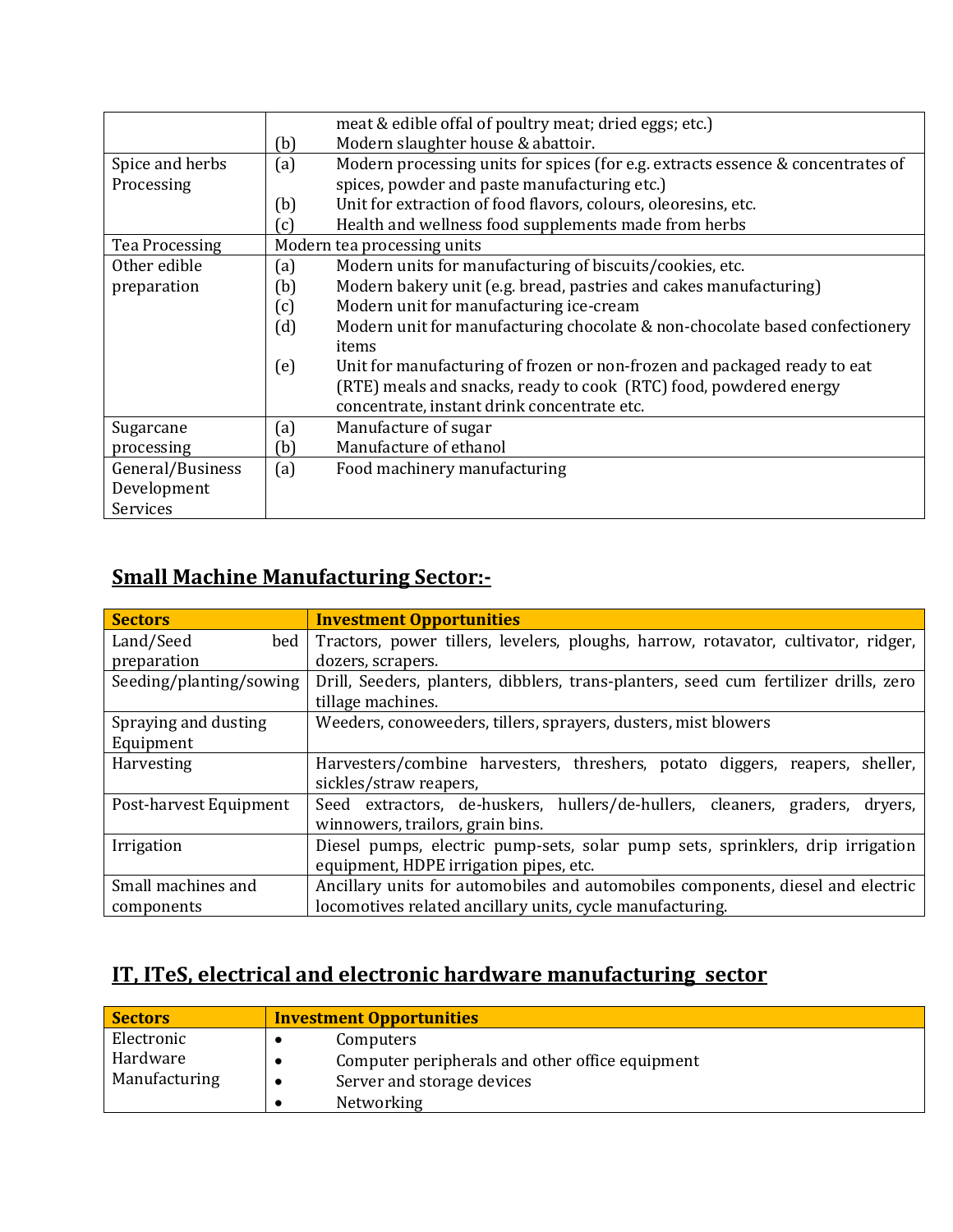|                                    | Automotive electronics<br><b>Medical Electronics</b><br><b>Industrial Electronics</b> |
|------------------------------------|---------------------------------------------------------------------------------------|
| Other Electronics<br>Manufacturing | Mobiles, DTH, televisions, radios and consumer electronics.                           |
| <b>Electrical Goods</b>            | Motors, pumps, fans, consumer durables, UPS etc.                                      |

## **Textile sector:-**

| <b>Sectors</b>    |                                                 | <b>Investment Opportunities</b>                                               |
|-------------------|-------------------------------------------------|-------------------------------------------------------------------------------|
| Fibre Production/ | (a)                                             | Cotton/jute/silk/banana and other natural fibre production                    |
| Spinning/         | (b)                                             | Production of man-made fibre and filament                                     |
| Weaving/          | (c)                                             | Yarn spinning                                                                 |
| Knitting/         | (d)                                             | Power loom and knitting                                                       |
| Processing        | (f)                                             | Yarn and fabric processing                                                    |
| Production of     | (a)                                             | Woven and knitted apparel manufacturing                                       |
| apparel and home  | (b)                                             | Hosiery products manufacturing                                                |
| textile           | (c)                                             | Saree                                                                         |
|                   | (d)                                             | Carpets and other home textiles                                               |
| Manufacturing of  | Production of items under following categories: |                                                                               |
| Technical textile | (a)                                             | Agrotech (agriculture, horticulture and forestry etc.)                        |
|                   | (b)                                             | Buildtech (building and construction etc.)                                    |
|                   | (c)                                             | clothtech (technical components of shoes and clothing etc.)                   |
|                   | (d)                                             | Geotech (geo-textile and civil engineering etc.)                              |
|                   | (e)                                             | Hometech (components of furniture, household textiles & floor coverings etc.) |
|                   | (f)                                             | Indutech (Flotation, cleaning and other industrial usage etc.)                |
|                   | (g)                                             | Meditech (Hygiene and medical etc.)                                           |
|                   | (h)                                             | Mobiltech (automobiles, shipping, railways and aerospace etc.)                |
|                   | (i)                                             | Oekotech (environment protection etc.)                                        |
|                   | (j)                                             | Packtech (packaging etc.)                                                     |
|                   | $\left(\mathrm{k}\right)$                       | Protech (personal and property protection etc.)                               |
|                   | (1)                                             | Sporttech (sport and leisure etc.)                                            |

## **Plastic and rubber sector:**

| <b>Sectors</b>               | <b>Investment Opportunities</b>                                                          |
|------------------------------|------------------------------------------------------------------------------------------|
| <b>Irrigation Products</b>   | Manufacturing of ISI standards PVC/CPVC pipes, emitting pipes, drippers,                 |
|                              | emitters, valves, fittings, nozzles, UV films, plant protection nets, crates, Hoses etc. |
| Packaging & Food             | Packaging/wrapping products for food items like tetra packs, containers, bags,           |
| <b>Storage Products</b>      | etc.                                                                                     |
| <b>Water Supply Products</b> | Manufacturing of ISI standards PVC/CPVC pipes                                            |
| <b>Electrical Fittings</b>   | PVC pipes and electrical fittings.                                                       |
| <b>Automobile Products</b>   | Plastic automobile parts                                                                 |
| <b>Medical Supplies</b>      | Disposable syringes, gloves, blood storage pouches, catheters/pipes, etc. and            |
|                              | plastic used in medical field.                                                           |
| <b>Building Construction</b> | Plastic and rubber components for building construction                                  |